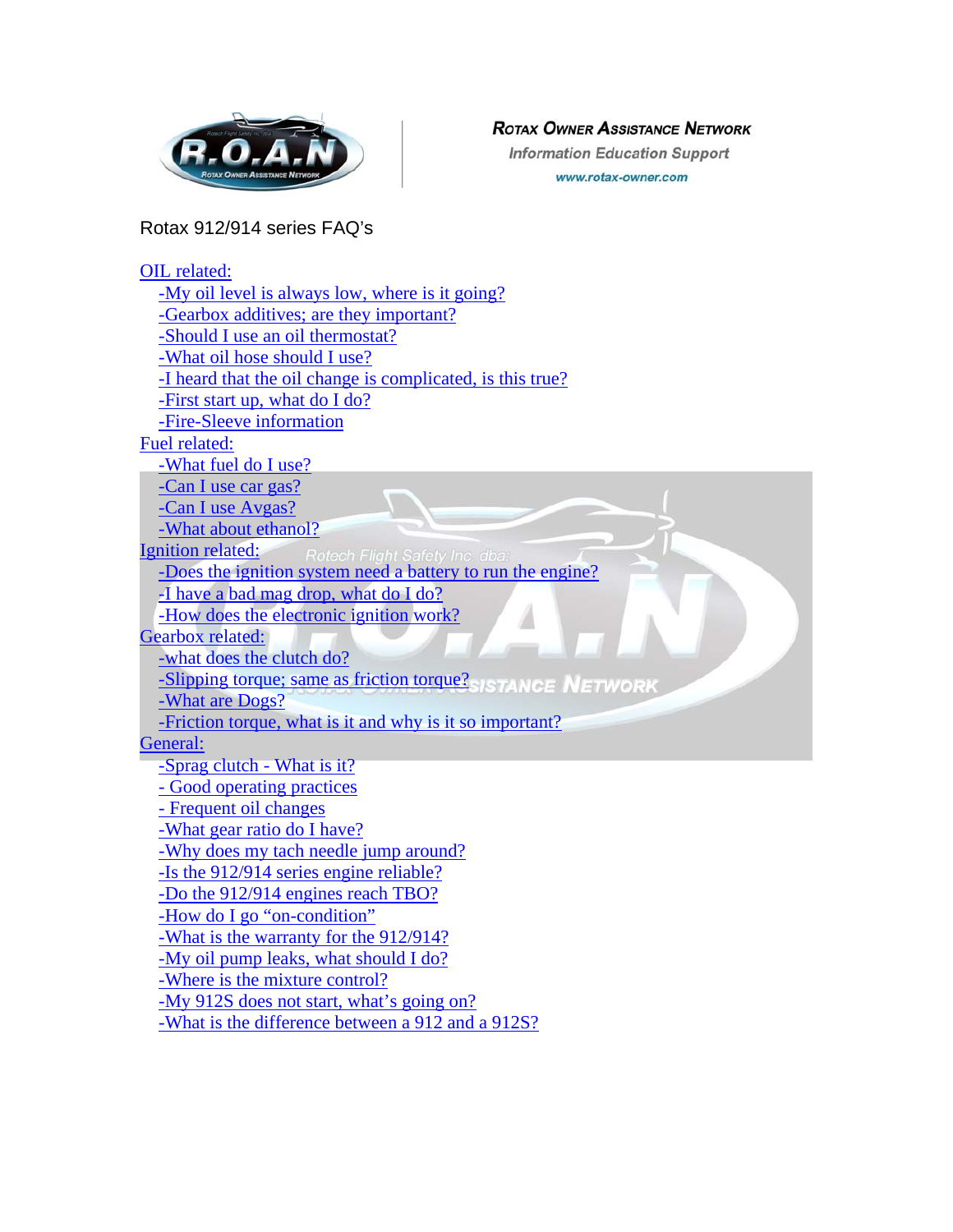#### <span id="page-1-0"></span>**OIL related:**

#### -*What oil should I use?*

We recommend Mobil MX4T. If you use more than 30% Avgas use semisynthetic oil as it captures lead better. For more info see SI-912-016. [Return to index](#page-0-0)

#### *-My oil level is always low, where is it going?*

Oil will "hide" in the crankcase; you must return this oil back to the oil tank before checking the dipstick. Follow instructions in section 10.3.3 of the Operator's Manual or SI-27-1997 "Oil level check"

[Return to index](#page-0-0)

#### *-Gearbox additives; are they important?*

 Gearbox additives are important as the gearbox is lubricated by the engine oil, just like a modern motorcycle engine, but, there are some caveats;

- Premium quality car oils protect the gears just about as well at half the price.
- More is not necessarily better; having a larger amount of gearbox additives (mostly zinc) is shown to actually decrease the oils ability to protect the gears.
- Good operating practices and frequent oil changes have more effect on gear wear than the presence of gear additives.

[Return to index](#page-0-0)

#### *-Should I use an oil thermostat?*

An oil thermostat (stat) is useful for quicker warm-ups and to keep operating temps up in cold weather. Field reports have been very positive. See SL-912-011 for more information.

- Caution must be used during installation of the stat and during oil system maintenance as the stat can trap air in the oil cooler.
- \* The stat must be tested to ensure it does not restrict the oil flow; see SI-912-005 to learn how to perform this test.
- $\div$  Straight fittings must be used to connect the oil hose; angled fitting may cause oil restriction.

Perma-cool and MOCAL are good brands that have suitable "stats" [Return to index](#page-0-0)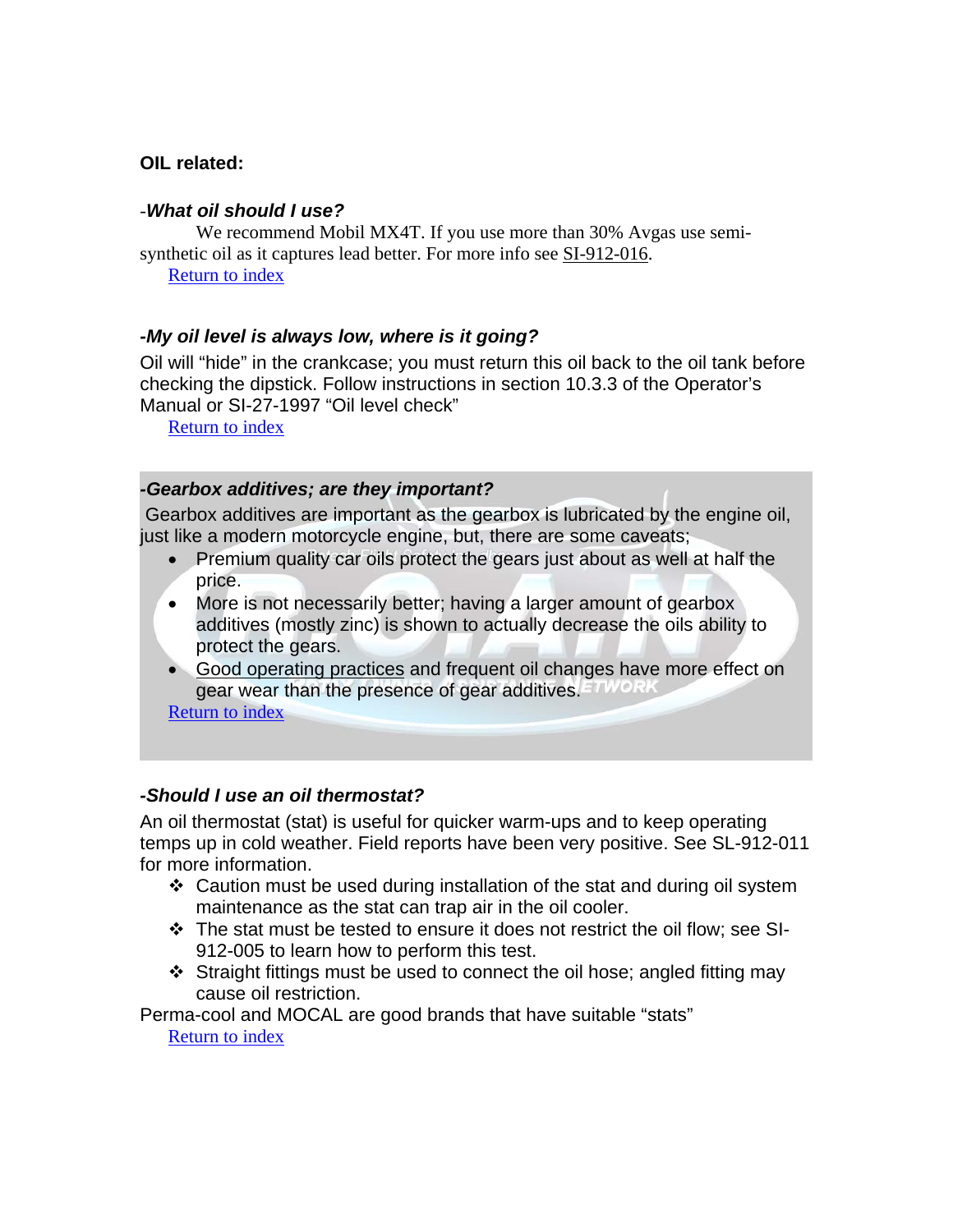### <span id="page-2-0"></span>*-What oil hose should I use?*

The important point to remember when buying oil hose for the Rotax 9 series engines is that the oil hose is under "suction" from the oil tank to the oil pump. (See Oil system article)This is why it is important to have an oil hose that will not kink or collapse during high heat/high suction conditions. Choose an oil hose that is rated for "negative pressure" or "vacuum" operation and a temperature rating of at least  $300^{\circ}$ F.

- $\div$  Any oil or fuel hose in the engine compartment should be fire-sleeved. See Fire-sleeve info
- $\div$  Do not bend the hose below a 3 inch radius
- Do not use industrial fittings! Use "full flow" fittings that do not restrict the oil flow. See full flow fittings diagram

Aeroquip (AQP series and Startlite) and Stratoflex both make several varieties of hose that meets these requirements.

[Return to index](#page-0-0)

### *-I heard that the oil change is complicated, is this true?*

No, the oil change is basically warming up the engine, drain & re-fill the oil tank, change the filter, run engine & check for leaks. See SI-912-010 "Oil change" and "Oil change for the 9 series" article for more information.

The following are maintenance ERRORS:

- Do not drain the oil cooler!
- Do not blow out the oil hoses!
- Do not remove the crankcase oil ports on the bottom of the engine *The maintenance instructions do not allow or instruct you to do these actions! Severe engine damage has been caused by these errors.*

[Return to index](#page-0-0)

### *-First start up, what do I do?*

This is possibly the most important time in your engines life. Have someone credible and experienced with Rotax 9 series engines assist you and double check your work! Use the First start checklist to guide you through the process.

# *-Fire-Sleeve information*

Fire-sleeve protects hose in case of a fire; it is not just to protect the hose from hot surfaces such as exhaust pipes.

- $\div$  All fuel and oil hoses in the engine area should have proper fire-sleeve covering.
- $\div$  The fire-sleeve should cover all the rubber hose and extend half way up the connector to prevent flames from getting at the rubber.

 $\div$  The end of the fire-sleeve should be "dipped" to prevent wicking of oil. See Fire-Sleeve info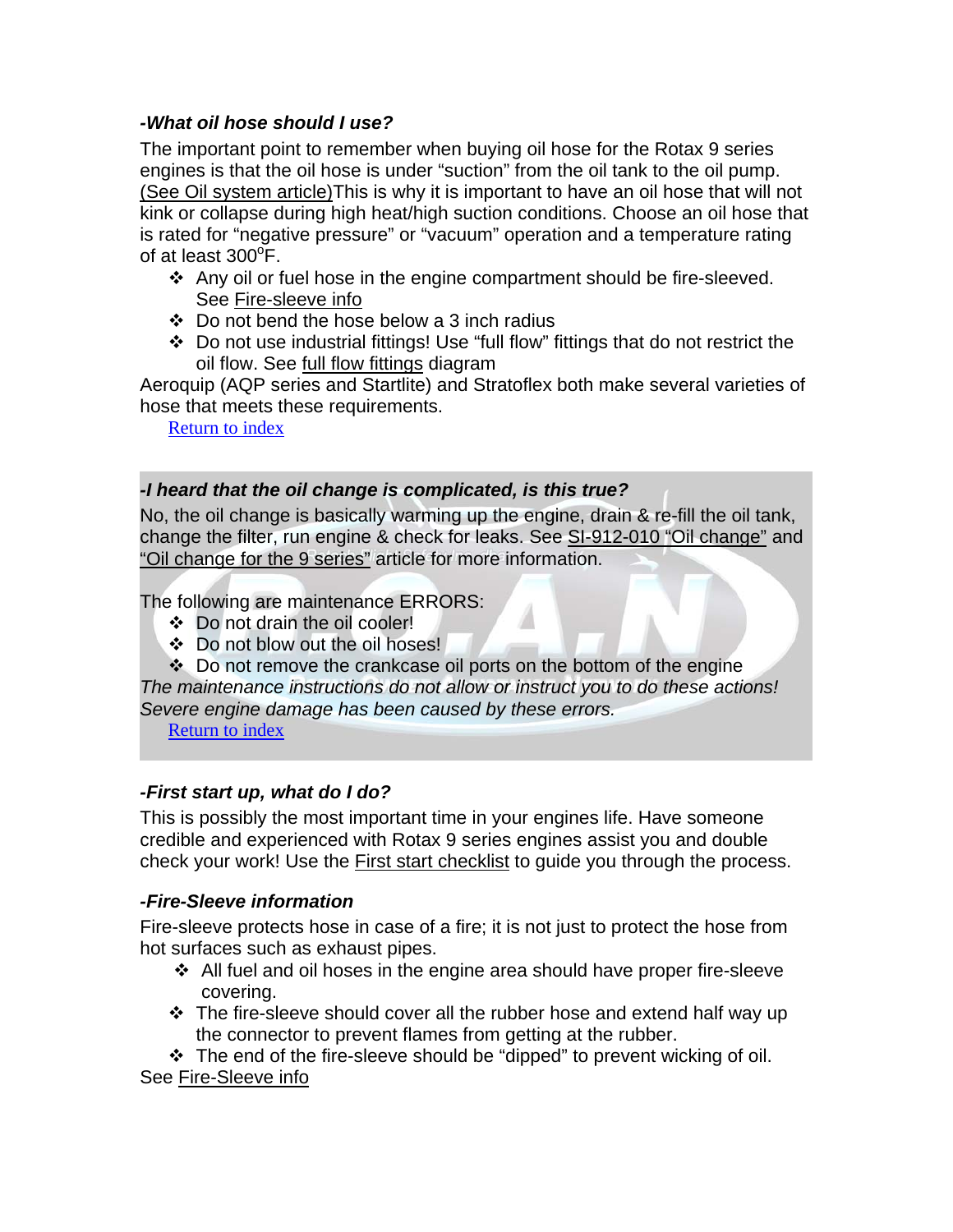#### <span id="page-3-0"></span>**Fuel related:**

#### *-What fuel do I use?*

Both Avgas and Autogas/MOGAS are approved. The engine does not require any lead for proper operation (common misconception). The engine prefers Autogas/MOGAS as the lead in Avgas causes maintenance issues such as fouled piston rings, deposits on spark plugs, deposits in combustion chamber/exhaust port and sometimes sticking valves. The lead also accumulates in the overload clutch, hindering its proper operation. [Return to index](#page-0-0)

### *-Can I use car gas?*

Yes, the engine was designed to use car gas (also called Autogas and MOGAS)

#### *-Can I use Avgas?*

Yes, Avgas is approved. But; special consideration must be given to the lead contained in Avgas. This lead will be found in the oil and combustion area as it is not completely burned by the engine.

Please note the following for Avgas use:

- ❖ Changing the oil every 25 hours of the
- \* Use a semi-synthetic oil as a fully synthetic oil does not capture the lead.
- Use Good operating practices such as high manifold pressure high RPM to minimize the build up of lead. An engine that is "lugged" will accumulate more lead as it is not burned off in the combustion chamber.

 Watch for sticking wastegate on the 914. Lead will gum this up as well. **[Return to index](#page-0-0) ROTAX OWNER ASSISTANCE NETWORK** 

### *-What about ethanol?*

The concerns about ethanol and the percent allowed in fuel are covered in SI-912-016. Field experience has shown that ethanol does not harm the engine components and the engine performs well with it. The main concern is the ability of ethanol to capture and hide water. Proper storage and water detection is critical for ethanol use.

[Return to index](#page-0-0)

### **Ignition related:**

### *-Does the ignition system need a battery to run the engine?*

No, the ignition system is completely self generating and redundant (two separate ignition systems)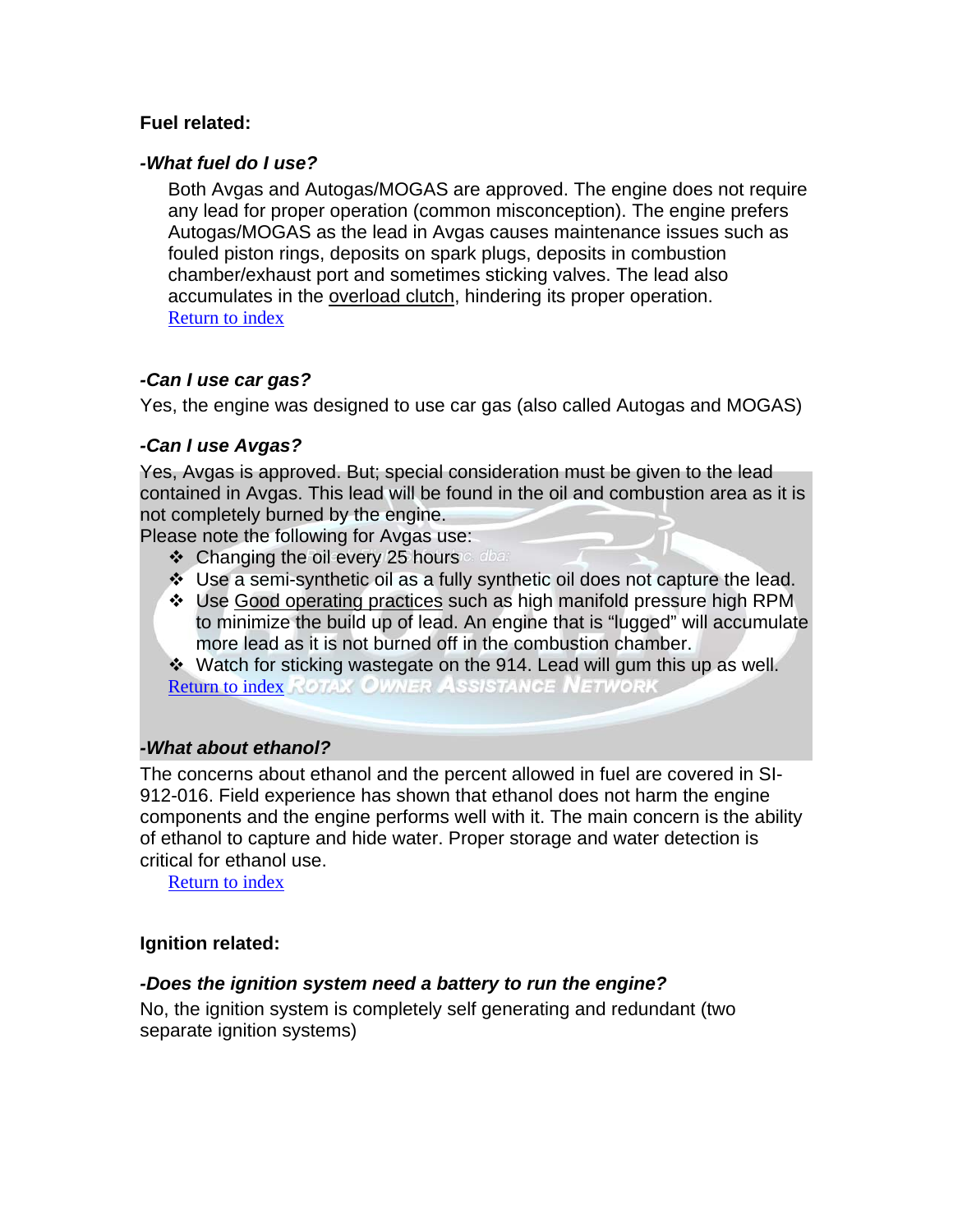### <span id="page-4-0"></span>*-I have a bad mag drop, what do I do?*

First determine if you have a carburetor problem or a ignition problem; (WHAT?? Yes, the Rotax 9 series dual carb system can confuse the owner as a carb problem may show up as a high mag drop on one ignition system) Procedure:

- $\div$  Run the engine at 4000rpm (approx 1700 prop rpm) and perform a mag check. Record the numbers.
- Slowly pull the choke out half way, the RPM should rise about 200 RPM.
- $\div$  Try the mag drop and record numbers.
- $\div$  If the problem is worse or better the carbs are suspect.
- $\cdot \cdot$  If there is no change the carbs are not suspect, you likely have an ignition problem.

If you have an ignition problem use the Ignition troubleshooting guide to find the source.

If you have a carb problem see Carb troubleshooting

[Return to index](#page-0-0)

#### *-How does the electronic ignition work?*

Power is generated by rotating magnets in the flywheel passing over 2 separate coil windings on the stator. This power is sent via two red wires to the CDI modules where it is stored in a capacitor. A signal from the "triggers" tells the capacitor when to send the power to the secondary coils. The secondary coils boost the voltage and send it, via the ignition cables, to the spark plugs.

[Return to index](#page-0-0)

# **Gearbox related: ROTAX OWNER ASSISTANCE NETWORK**

#### *-what does the clutch do?*

The overload clutch protects the crankshaft in case of a propeller strike. It does not slip during normal operation.

It is constructed of inner and outer plates that are forced together with spring pressure. If the propeller suddenly stops these plates "slip", this isolates the shock from the crankshaft. The method of testing the clutch is to measure the amount of torque required to "slip" these plates and is therefore called "slipping torque"

### *-Slipping torque; same as friction torque?*

No, slipping torque refers to the overload clutch. (See "what does the clutch do" above)

The clutch is removed from the gearbox and placed on a mount; it is then rotated with a torque wrench and extension bar. When the plates "slip" the measurement on the torque wrench is recorded. You calculate the torque and the length of the extension bar and you have your slipping torque. This can be done on-aircraft but is normally done on the test-bench due to the amount of force required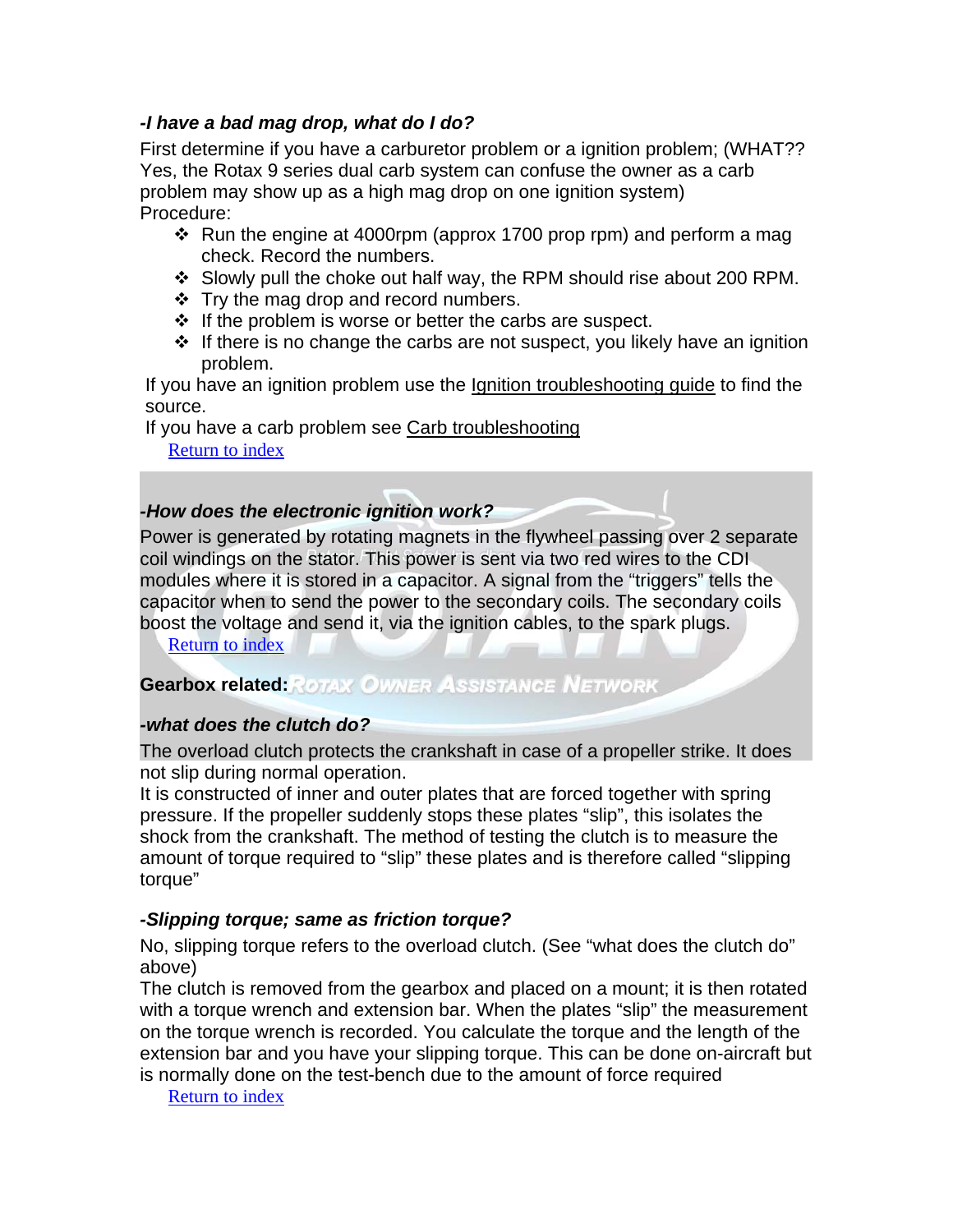#### <span id="page-5-0"></span>*-What are Dogs?*

The Rotax gearbox design is a model of simplicity and ruggedness. A geared piston aircraft engine must deal with an incredible amount of "argument" between the propeller and the pistons. The cure for this argument is "Torsional Damping". The propeller is a huge rotating force that does not want to move (inertia) and the pistons are constantly producing "pulses" as they go through the firing order. Something has to absorb this "argument" or parts fail. This is why so many automotive engine conversions have gearbox problems; they do not have an adequate torsional dampener.

The Rotax torsional dampener is large triangular metal dogs that mesh with each other. The dogs are angled in the contact area so they can "ramp-up" when they are twisted. This ramping-up allows the movements necessary to prevent the piston pulses from reaching the propeller. The dogs are forced together with "disc springs" that further dampen out pulses. The dogs are large and strong and have lots of wear allowance. This gives the gearbox its legendary longevity.

#### [Return to index](#page-0-0)

### *-Friction torque, what is it and why is it so important?*

See "dogs" above. Friction torque only applies to gearboxes with an overload clutch.

Friction torque is the measurement of the disc spring force being exerted onto the "Dogs". If you measure how much torque is required to turn the dogs you can calculate how tight the springs are. See maintenance manual for complete instructions.

Method:

- 1. Lock the crankshaft with the locking pin or have someone hold a wrench on the flywheel nut.
- 2. move prop tip back and forth, this is the area of movement between the dogs (usually 30 degrees of movement)
- 3. Measure 30 inches out from the center of the prop hub and mark the spot with masking tape.
- 4. Attach a spring scale (fish scale) to the prop with a piece of soft rope at the 30 inch mark
- 5. Pull the prop with the spring scale and note the average reading.
- 6. Multiply the fish scale reading times the 30 inches and you have the friction torque. (example: fish scale average  $= 13$  lbs  $X$  30 inches  $= 390$ inch pounds)

Friction torque is important for the maintenance of the Rotax engine as it measures how "tight" the gearbox is. A loose gearbox allows excessive movement between the parts and this leads to worn out parts. A loose gearbox has a distinctive "rattle" at low RPM, if allowed to continue, the rattle will get worse and the internal parts will wear progressively faster. Fortunately the Rotax gearbox is easily removed from the engine if any repairs are needed.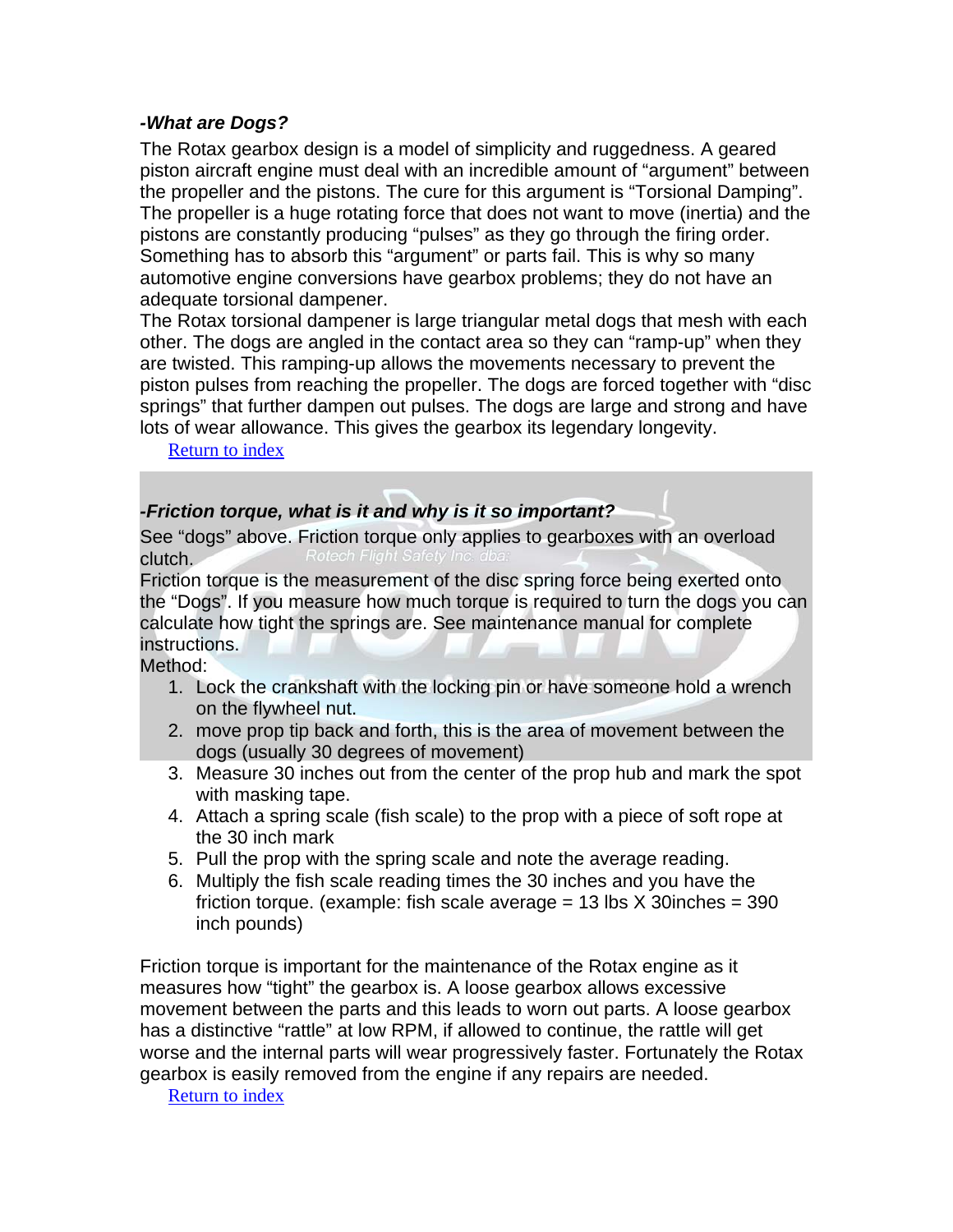#### <span id="page-6-0"></span>**General:**

#### *-Sprag clutch - What is it?*

The Rotax starter motor is unique as it has no "bendix" or other moving engagement mechanism. The starter is connects the sprag clutch to the crankshaft via a freewheel gear. When the starter motor is turned, small oblong rollers in the sprag engage both the freewheel gear and the crankshaft, forcing the crank to turn. Once the starter is turned off the freewheel gear stops and the oblong rollers retract into the sprag assembly.

[Return to index](#page-0-0)

# *- Good operating practices*

Successful operation of the 9 series engines depends on understanding its differences and treating it accordingly. The basic difference is that this is a geared engine that is designed to run at 5500rpm. The other conventional aircraft engines are direct drive and run at about 2500 RPM.

Gearbox: anytime you have a propeller and pistons connected you can have problems, huge forces are at work and the gearbox is able to handle them but the operator must treat the engine properly in order to maximize the longevity and reliability.

- This is not a snowmobile or chainsaw, do not use rapid throttle movements as this causes undue wear on the gearbox. Smooth and steady is the mark of an expert.
- Avoid low idle speeds; at idle the piston pulses are more pronounced and the gearbox has to deal with a lot of pulsing. This is worse when compounded with a heavy prop. (Rotax has a limit for the propeller "moment of inertia")
- Do not take off or cruise at low engine speeds. The engine was designed to take off at 5800rpm and run its whole life at 5500 rpm; the ignition, carburetion and valve timing are all designed to be at their best at this rpm.
	- o Low piston speeds actually contribute to piston wear as the "rocking motion" duration is increased.
	- o High prop loading at low rpm increases stress throughout the drivetrain.
	- o More combustion byproducts (carbon and lead) build up in the cylinder head with low engine speeds.
- $\div$  Avoid excessive carb heat; this is not a C-150, this engine is not prone to carb ice so the teachings of the average C-150 pilot are not relevant. If safe and sensible a quick check for a normal rpm drop when carb heat is applied is all that is needed.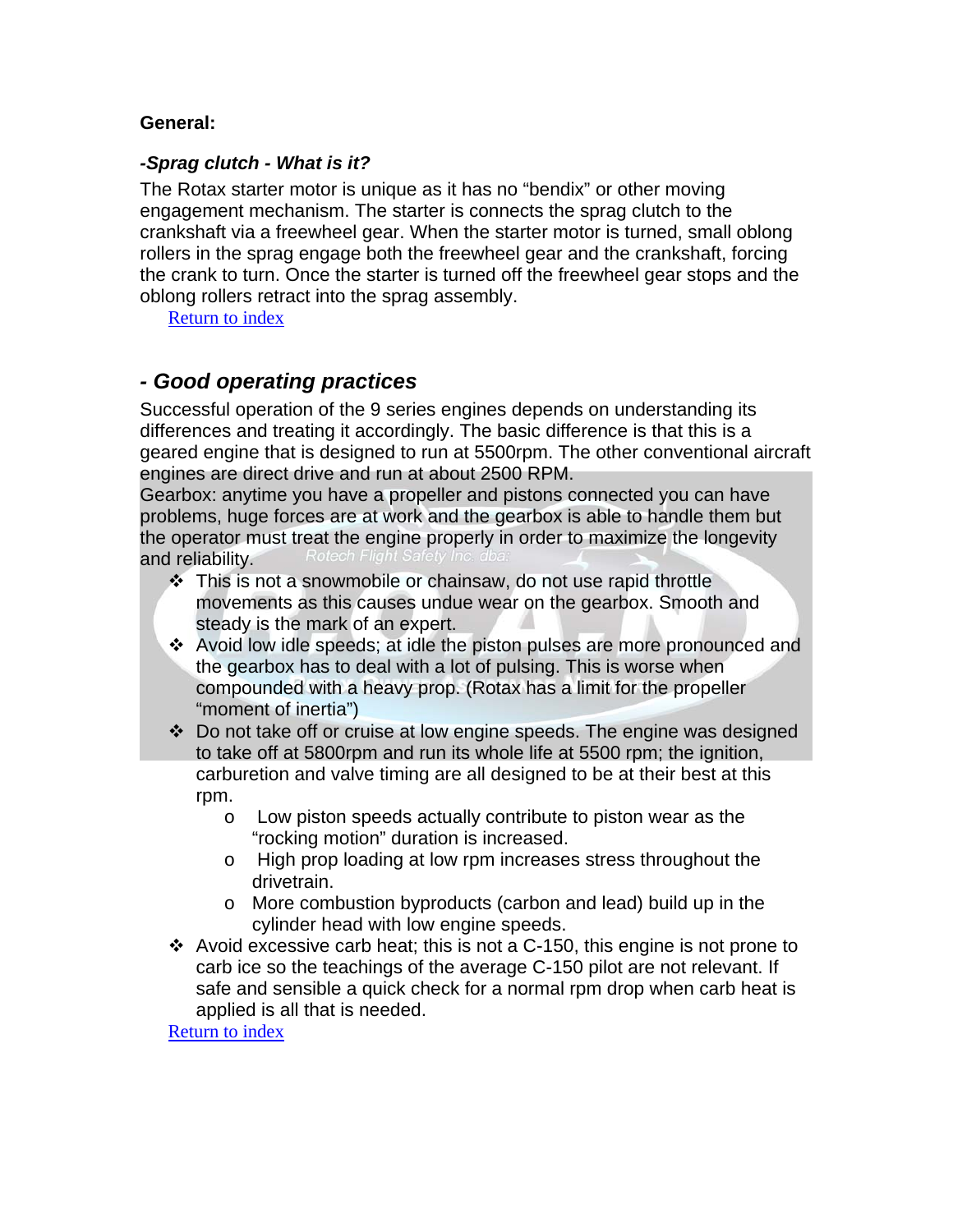### <span id="page-7-0"></span>*- Frequent oil changes*

Changing the oil frequently (every 25 hrs for avgas use) is the cheapest insurance you can buy. Oil has many jobs; it must clean the engine, cool the moving parts and protect against direct contact. Frequent changes prevents a let down in any of these jobs.

[Return to index](#page-0-0)

### *-What gear ratio do I have?*

- $\div$  All 912S & ULS engine have a 2.43:1 gear ratio
- 912 may have a 2.27:1 or a 2.43:1 ratio
- Old V series (pre-production) 914 may have a 2.27:1 or a 2.43:1 ratio
- Serial production 914's have a 2.43:1 ratio

You can calculate the ratio by using an optical tach and dividing its reading by the crankshaft speed.

[Return to index](#page-0-0)

# *-Why does my tach needle jump around?*

Most tach problems are from electrical interference. The tach trigger coil sends a small AC voltage signal to the tach once every revolution of the crankshaft. This signal can be interfered with by the ignition system, generator or other electronic devices. See Tach troubleshooting for more information.

[Return to index](#page-0-0)

# *-Is the 912/914 series engine reliable?*

Yes, most engines go beyond TBO and flying schools with good maintenance and good operating practices go "on-condition" for 2 or 3 times TBO. Having properly trained maintenance and instructors is the key to success. Teardown reports of these engines show that wear dimensions are often within factory new limits, even the piston and cylinder dimensions.

- ❖ Cylinder cracking is virtually unheard of.
- $\div$  Top end maintenance is mostly cleaning out the lead (from Avgas use) very few parts are required.
- Gearbox removal is simple and overhaul/repair work is normally done in a couple of hours.
- $\div$  The ignition system is very reliable.

# *-Do the 912/914 engines reach TBO?*

Yes, with good maintenance and good operating practices you should expect to reach TBO.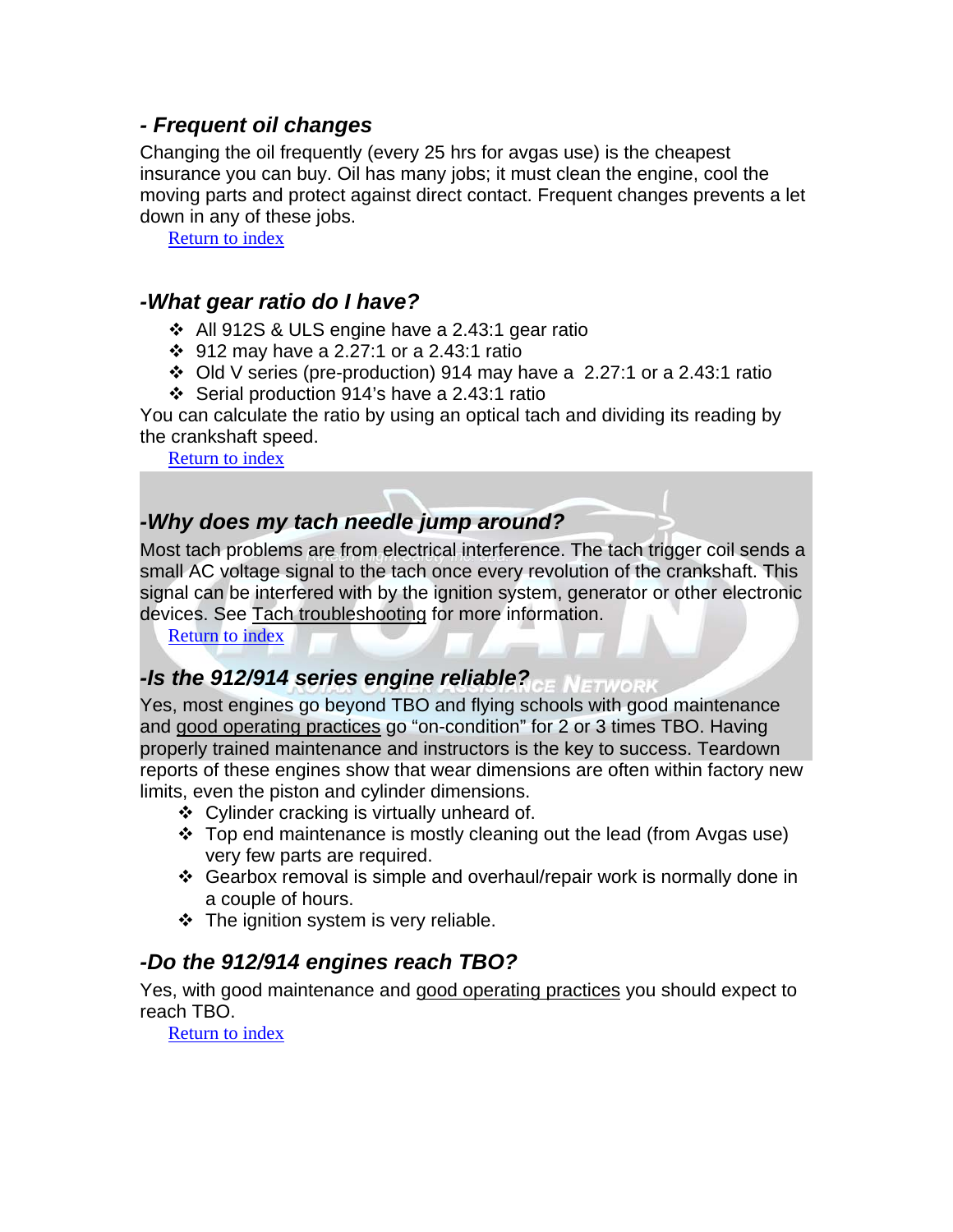# <span id="page-8-0"></span>*-How do I go "on-condition"*

Going on-condition involves maintaining the engine and monitoring its condition to see if it shows signs of problems. Start an on-condition program before reaching TBO to establish a "baseline". At each inspection compare compression test, power output, oil analysis, and other parameters to this baseline. If anything is out of the normal range it can be repaired or the engine sent for overhaul. See Guidelines for going on-condition

[Return to index](#page-0-0)

# *-What is the warranty for the 912/914?*

- $\div$  12 months/200 hours for certified engines
- 6 months/100 hours for UL engines

See Operators Manual for more details.

[Return to index](#page-0-0)

# *-My oil pump leaks, what should I do?*

Most oil pump leaks are not the actual pump at all; instead the following are more likely culprits:

- ❖ Residual oil from filter changes
- Leaking fittings (inlet to pump, pressure sender, etc.)
- $\div$  Residual oil trapped in the cavities of the pump body.

Clean the area well and perform a short engine run (less than a minute) inspect for the source of the leak. Any oil leak from this area will be blown around the engine by the propwash so it is important to do a short run-up at low power in order to diagnose the problem.

- $\cdot \cdot$  If the oil is coming from the around the bolts it is just residual oil trapped in the cavities between the pump and the crankcase. It should clear itself up soon. Caution: Do not over torque the pump bolts, this will just distort the pump and make the leak worse.
- Leaking fittings should be removed and Loctite 243 applied to the threads. Loctite 243 has a oil dispersant primer that allows it to seal even with oil coming out of the hole.

[Return](#page-0-0) to [index](#page-0-0)

# *-Where is the mixture control?*

The Rotax 9 series has automatic mixture control as a feature of the carburetors. [Return](#page-0-0) to [index](#page-0-0)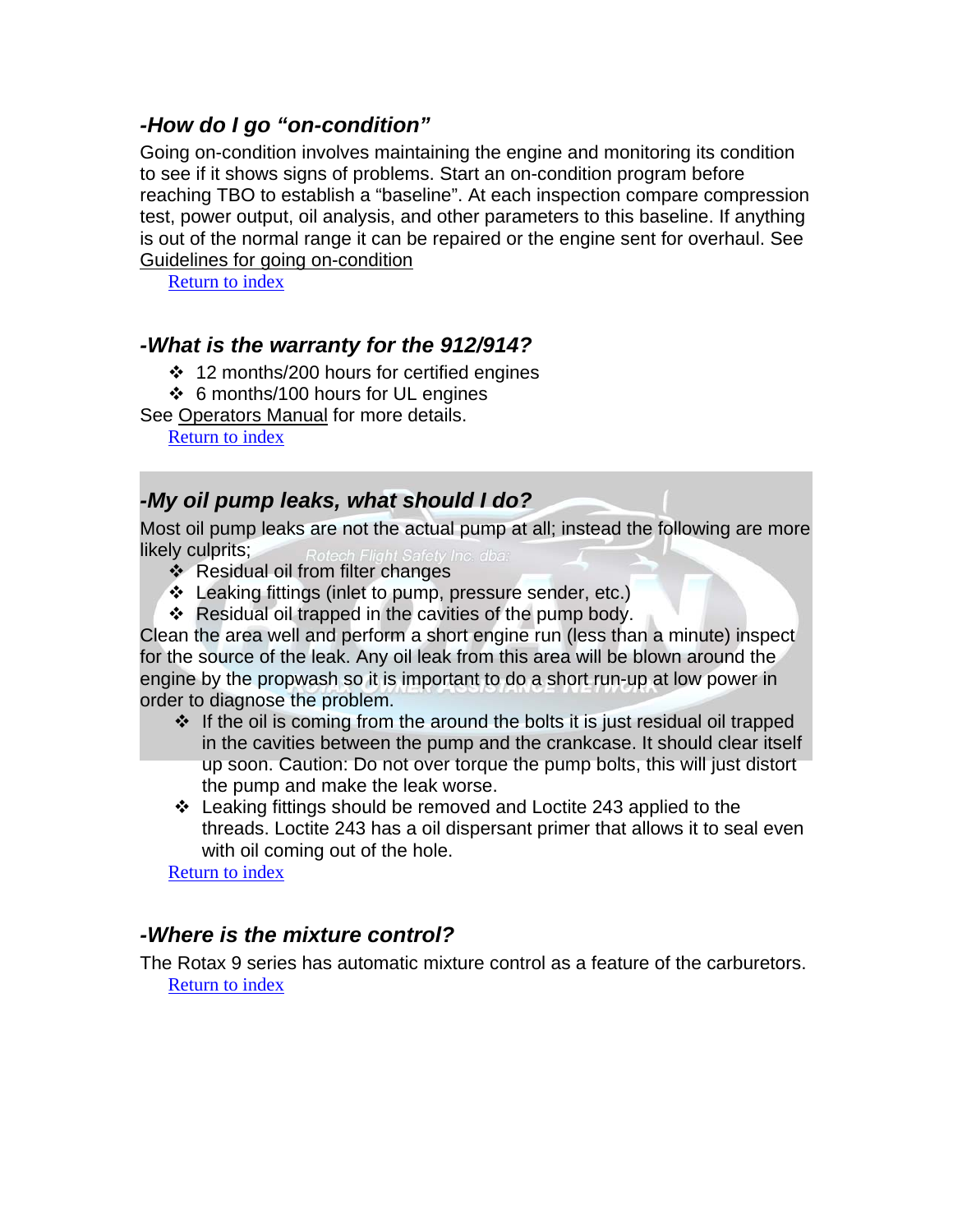# <span id="page-9-0"></span>*-My 912S does not start, what's going on?*

All of the Rotax 9 series engines are known to start quickly and readily. (Many people report their engines start within 1 revolution of the crank).

The 912S/ULS is a high compression engine and that can cause the engine to move (shake) in the engine mounts if the engine mount is not strong enough. Many 912S installations are designed for the lower compression 912UL engine and are not "beefed up" when the 912S is installed. This is the root cause of many 912S starting/operating issues and must be cured before proceeding with any other actions.

Here are the factors related to hard starting:

- $\div$  Engine shaking during the start cycle. This causes the fuel in the carbs to froth and spill into the venture and/or the vent lines. With the fuel system disrupted the engine cannot start.
- $\div$  Carb shaking; even with a proper engine mount you can still have carb shaking problems. The best solution is installing the Rotax 912S airbox as it rigidly fixes the carbs, preventing most shaking. A side benefit is that SB-912-030 (inspection of the carb flanges) is not applicable with the airbox installed.
- Loose gearbox; If the gearbox is allowed to lose its spring pressure (see Gearbox related FACs) the engine will not want to start as the prop will be fighting the compression strokes. Basically the engine gets into a cycle of kicking back and forth between the compression/ignition pulses and the prop forces hitting the dogs in the gearbox. Remove and send your gearbox for re-shimming of the springs.

otax Owner Assistance Network

Tips for hard starting in cold weather:

- Increase starting jet size to allow more fuel. (SI-03-98) It may be necessary to switch back to small jets in warmer weather.
- Modify choke rotary disc (SI-03-98)
- Reduce spark plug gap to minimum.
- Make sure you have a good battery. Does jump starting help? If it does you may want to change batteries.
- Battery wire size, connections and grounds. Check for voltage drop between battery and starter.



- Preheat is always a good idea. Avoid rapid methods that can damage your aircraft.
- Check to see if the choke is full on and both are equal. Proper set up of the cables is critical.